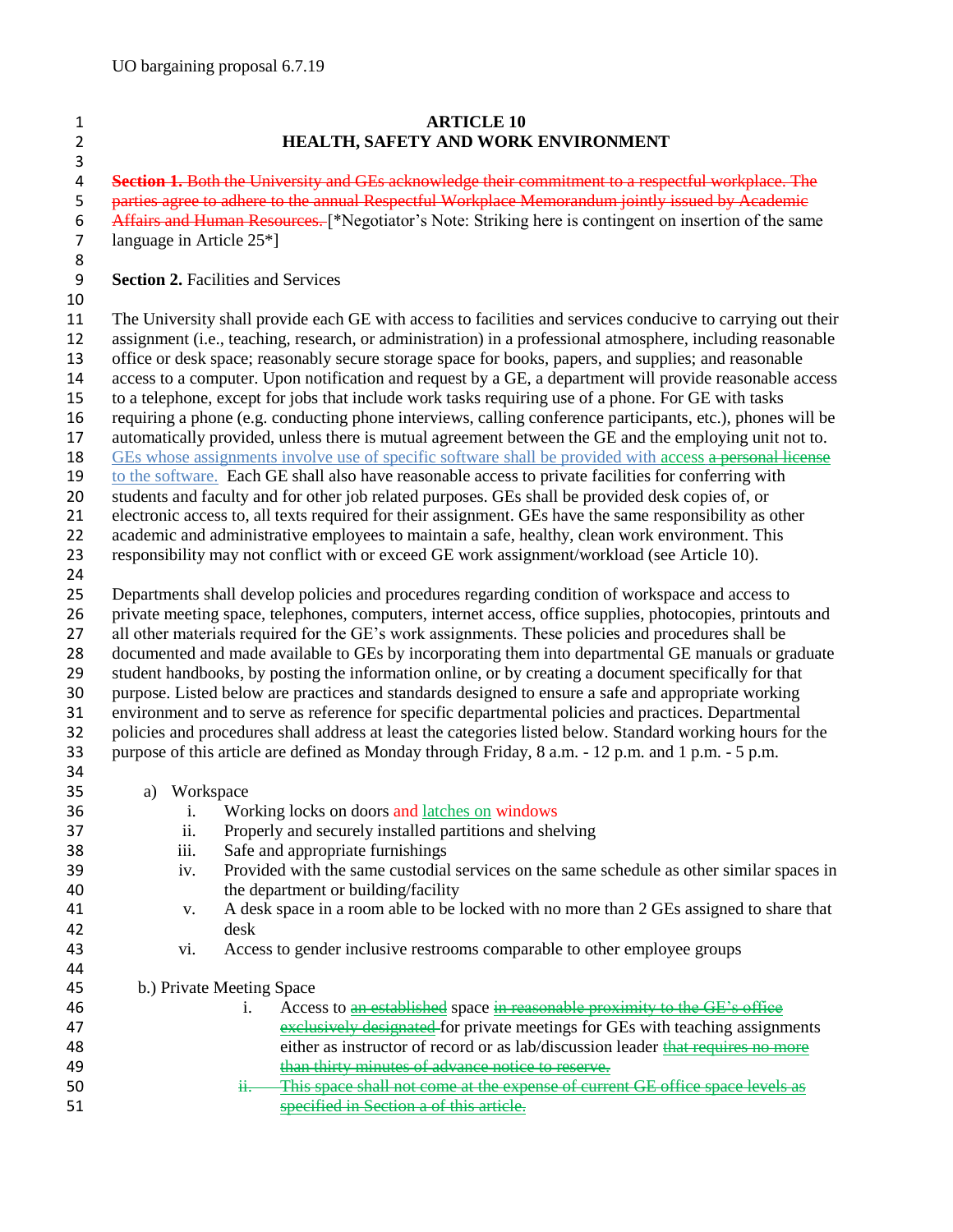| 52 |              |                                                                                                    |
|----|--------------|----------------------------------------------------------------------------------------------------|
| 53 | c)           | <b>Access to Computers</b>                                                                         |
| 54 |              |                                                                                                    |
| 55 | i.           | Easy and reasonable access, at least during standard working hours, to computers equipped with     |
| 56 |              | software typically provided other departmental staff and as it relates to GE assignments.          |
| 57 |              | Departments may send out requests to determine if computers will be utilized by GEs for work       |
| 58 |              | duties, and if by mutual agreement they are not being utilized, they may be removed.               |
| 59 | ii.          | Easy and reasonable access to internet necessary to carry out work assignments.                    |
| 60 |              |                                                                                                    |
| 61 | d)           | Access to Telephones (for all GEs with duties requiring phones, or upon GE request)                |
| 62 |              |                                                                                                    |
| 63 | i.           | Easy and reasonable access to telephones necessary to carry out work assignments                   |
| 64 | ii.          | Access to voicemail or other messaging service                                                     |
| 65 |              |                                                                                                    |
| 66 | e)           | Access to Office Supplies, Photocopies, and Printouts                                              |
| 67 |              |                                                                                                    |
| 68 | i.           | GEs working under the direction of an instructor of record whose supervisor is an instructor of    |
| 69 |              | record (that is, GEs working as teaching assistants, lab leaders, or discussion section leaders),  |
| 70 |              | administrative GEs, and research GEs shall have access to supplies necessary to accomplish the     |
| 71 |              | tasks associated with their assignments as directed by their supervisors. These shall be available |
| 72 |              | at no personal cost to the GEs and does not preclude limitations placed upon the supervisors or    |
| 73 |              | instructors of record.                                                                             |
| 74 | ii.          | GEs working as instructors of record shall have limits on quantity and out-of- pocket costs for    |
| 75 |              | necessary supplies that are substantially similar to other instructional staff with comparable     |
| 76 |              | instructional assignments in the department. Access to these supplies shall be available at least  |
| 77 |              | during departmental standard working hours.                                                        |
| 78 |              |                                                                                                    |
| 79 | f)           | <b>GE</b> Assistance                                                                               |
| 80 | i.           | Departments with GEs who work as instructors of record shall specify how GE assistance for the     |
| 81 |              | instructor-of record GEs shall be apportioned.                                                     |
| 82 |              |                                                                                                    |
| 83 | $\mathbf{g}$ | Kitchen Facilities                                                                                 |
| 84 |              |                                                                                                    |
| 85 | i.           | Access to the same or similar facilities as other faculty and staff in the department.             |
| 86 |              |                                                                                                    |
| 87 | ii.          | When no kitchen facilities exist, GEs and/or the Union have a right to request kitchen facilities. |
| 88 |              |                                                                                                    |
|    |              |                                                                                                    |
| 89 |              | h) Disability Access [*Negotiator Note: Disability access language in this Article remains pending |
| 90 |              | the decisions from the Disability Access Subgroup*]                                                |
| 91 |              |                                                                                                    |
|    |              |                                                                                                    |
| 92 | $i.$ —       | In the provisions throughout this Article, "access" shall be read to include appropriate           |
| 93 |              | accommodations for GEs with disabilities, including but not limited to building location and       |
| 94 |              | layout, furniture, equipment, and software. Each request for an accommodation must be assessed     |
| 95 |              | on a case-by-case basis and may include modifications such as ergonomic furniture, assistive       |
| 96 |              | software, reserved parking, and work location.                                                     |
|    |              |                                                                                                    |
| 97 | iii.         | Requesting an accommodation is protected activity. GEs who participate in the interactive          |
| 98 |              | process shall not be subject to retaliation. No disciplinary action shall be taken against GEs who |
|    |              |                                                                                                    |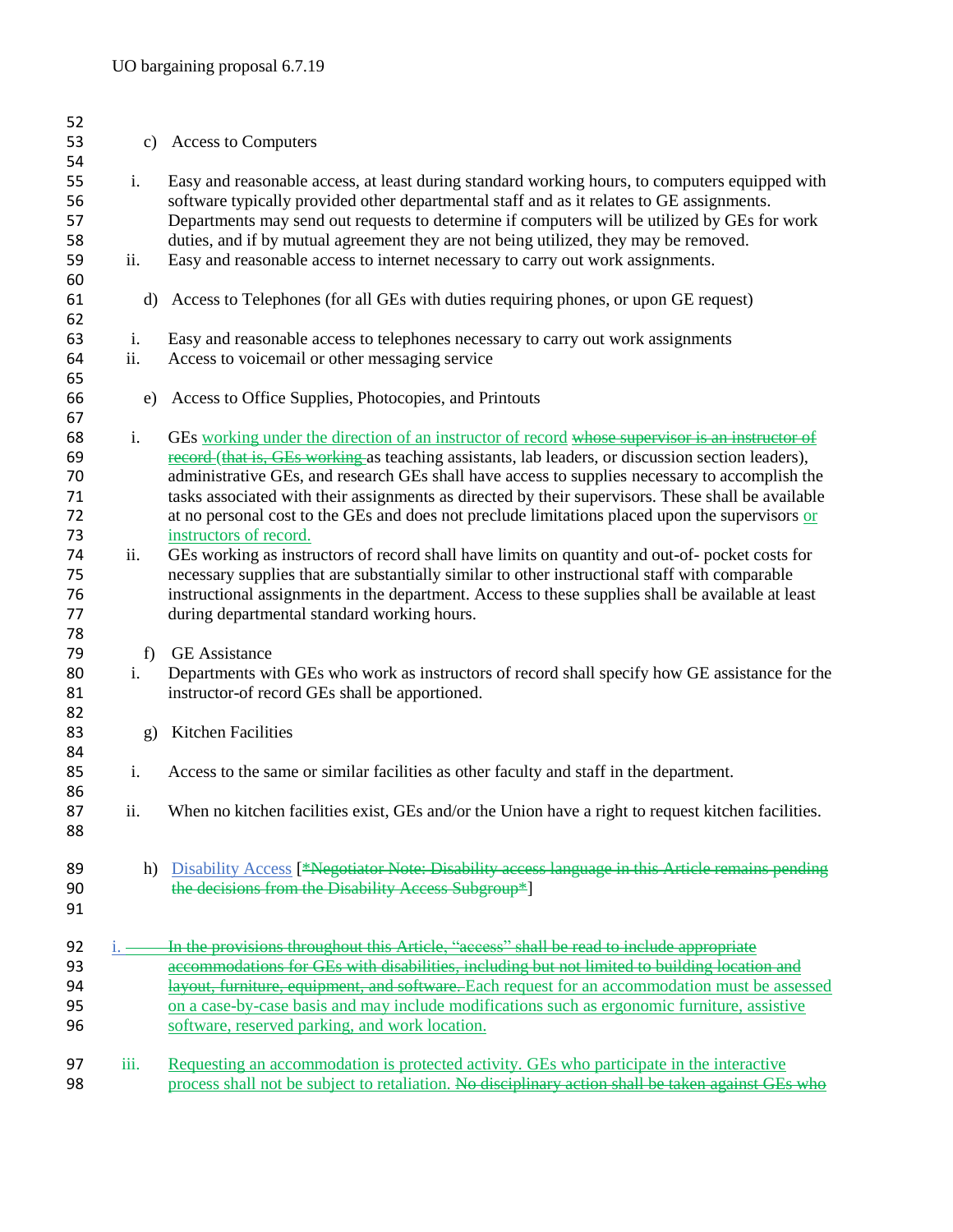| 99         |        | are unable to complete work duties due unreasonable delays or denials of accommodations as                                                                                                                            |
|------------|--------|-----------------------------------------------------------------------------------------------------------------------------------------------------------------------------------------------------------------------|
| 100        |        | described in Section 9.                                                                                                                                                                                               |
| 101        |        |                                                                                                                                                                                                                       |
| 102        | $iv -$ | GEs with registered disabilities through the Office of Human Resources shall be eligible for                                                                                                                          |
| 103        |        | parking passes at no cost to the GE.                                                                                                                                                                                  |
| 104        |        |                                                                                                                                                                                                                       |
| 105        |        | <b>Section 3. Health and Safety</b>                                                                                                                                                                                   |
| 106        |        |                                                                                                                                                                                                                       |
| 107<br>108 |        | The University <b>acknowledges</b> upholds an obligation to provide a safe, clean, and healthy environment,<br>including freedom from exposure to inappropriate behavior and discrimination as outlined in Appendix D |
| 109        |        | and article 8, for its employees on the University of Oregon campus and in University-owned or                                                                                                                        |
| 110        |        | controlled facilities, and agrees to do so in accordance with any and all applicable local, State, and                                                                                                                |
| 111        |        | Federal laws pertaining to occupational safety and health. GEs may refuse to work in unsafe spaces,                                                                                                                   |
| 112        |        | whether or not the space is owned or controlled by the University.                                                                                                                                                    |
| 113        | a)     | Training: The University shall see that GEs are properly instructed and supervised in the safe                                                                                                                        |
| 114        |        | operation of any machinery, tools, equipment, process, or practice that they are authorized to use                                                                                                                    |
| 115        |        | or apply during the course and scope of their employment. GEs will attend all required training                                                                                                                       |
| 116        |        | on workplace health and safety provided by the University and this training will be provided at                                                                                                                       |
| 117        |        | the employee's regular rate of pay.                                                                                                                                                                                   |
| 118        |        |                                                                                                                                                                                                                       |
| 119        | b)     | Equipment: It is the responsibility of the University to provide, at no cost to the GE, all necessary                                                                                                                 |
| 120        |        | personal protective equipment (PPE) and training in the proper use of any issued PPE.                                                                                                                                 |
| 121        |        |                                                                                                                                                                                                                       |
| 122        | c)     | The University shall provide for and maintain in safe working condition all tools and equipment                                                                                                                       |
| 123        |        | required for the execution of GE duties.                                                                                                                                                                              |
| 124<br>125 |        |                                                                                                                                                                                                                       |
| 126        |        | d) If, after reporting to the supervisor that a specific task or assignment may jeopardize personal<br>health or safety, correction is not made, that employee may refuse to perform such activity                    |
| 127        |        | without penalty until the appropriate health or safety officer has reviewed the situation and made                                                                                                                    |
| 128        |        | a finding. The University shall notify the GTFF of each determination that is made.                                                                                                                                   |
| 129        |        |                                                                                                                                                                                                                       |
| 130        | e)     | When OR-OSHA provides notice that it plans to inspect University facilities where GEs work,                                                                                                                           |
| 131        |        | the Union shall be notified as soon as possible if possible. A Union official, upon request, shall be                                                                                                                 |
| 132        |        | allowed to accompany the inspector if possible.                                                                                                                                                                       |
| 133        |        |                                                                                                                                                                                                                       |
| 134        | f)     | The Union shall be afforded representation on the University Safety Advisory Committee.                                                                                                                               |
| 135        |        |                                                                                                                                                                                                                       |
| 136        | g)     | Once the time and location of assignments have been established, a GE who has security concerns                                                                                                                       |
| 137        |        | about these aspects of their assignment, or concerns about exposure to inappropriate behavior or                                                                                                                      |
| 138        |        | discrimination, will have until one week prior to the start of classes to submit a petition to the                                                                                                                    |
| 139        |        | hiring unit stating their reason for requesting a reassignment. The hiring unit will prescribe a                                                                                                                      |
| 140        |        | remedy and/or make an effort to reassign the GE. If the hiring unit is unable to reassign the GE or                                                                                                                   |
| 141        |        | prescribe a remedy acceptable to the GE, they may either accept the original assignment or resign                                                                                                                     |
| 142        |        | their appointment for the term.                                                                                                                                                                                       |
| 143        |        |                                                                                                                                                                                                                       |
| 144        | h)     | GEs who are nursing shall be afforded appropriate access to secure, private, and sanitary lactation                                                                                                                   |
| 145        |        | space, other than a public restroom or toilet stall. The university will make reasonable efforts to                                                                                                                   |
| 146        |        | ensure that such spaces are in close proximity to a GE's primary work space. If private and                                                                                                                           |
| 147        |        | secure, lactation spaces may include the GE's work area or a child- care facility. The university                                                                                                                     |
| 148        |        | shall provide permanent provide at minimum five (5) permanent lactation spaces in each building                                                                                                                       |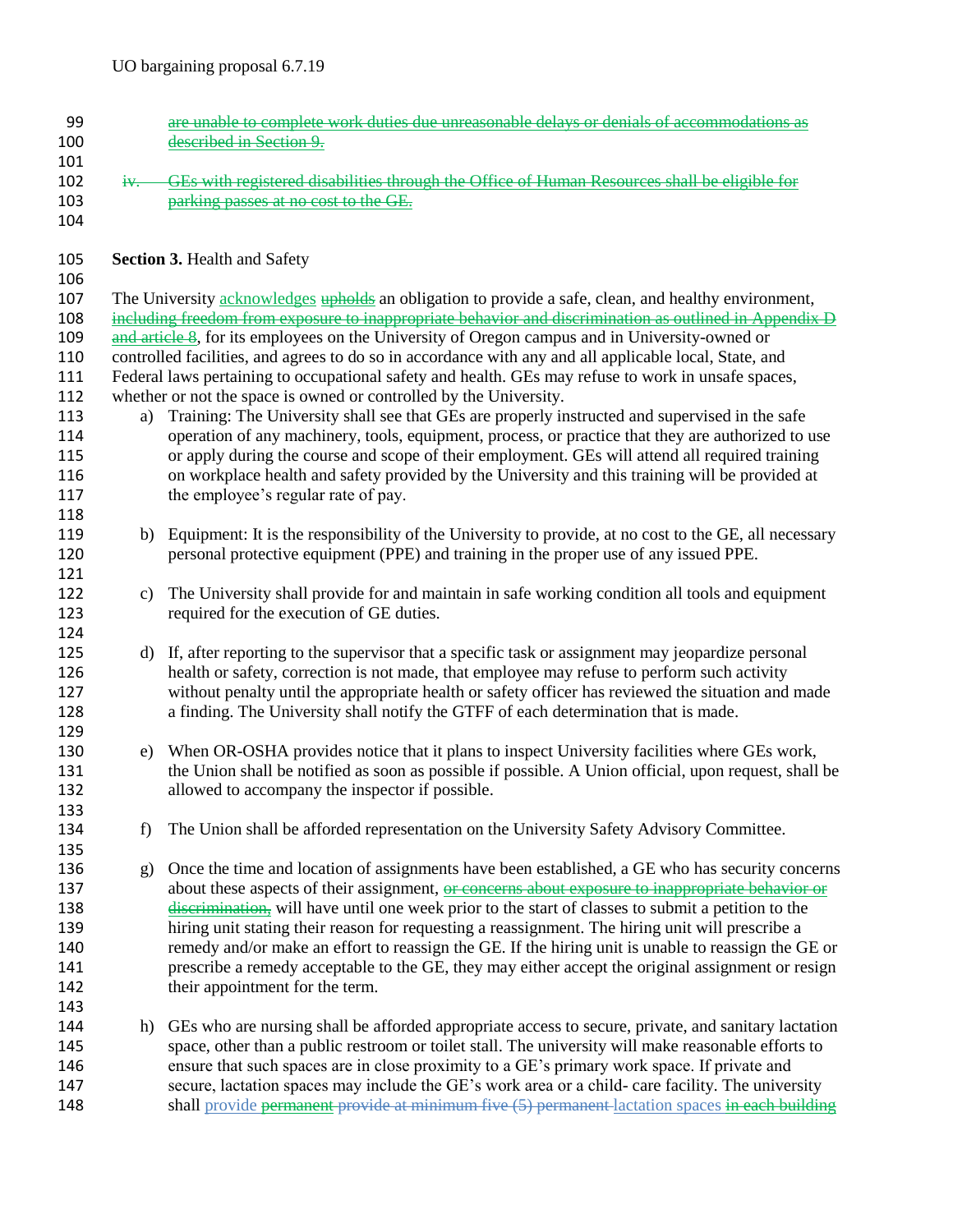| 149 |                                                                                                           | on the Eugene campus. If the space is not dedicated to the nursing mother's use, it must be                                                                                                                               |  |
|-----|-----------------------------------------------------------------------------------------------------------|---------------------------------------------------------------------------------------------------------------------------------------------------------------------------------------------------------------------------|--|
| 150 |                                                                                                           | available when needed. A space temporarily created or converted into a space or made available                                                                                                                            |  |
| 151 |                                                                                                           | when needed by the nursing mother is sufficient. GEs employed at a facility other than the                                                                                                                                |  |
| 152 |                                                                                                           | Eugene campus may request a lactation space.                                                                                                                                                                              |  |
| 153 |                                                                                                           |                                                                                                                                                                                                                           |  |
| 154 | $\ddot{i}$                                                                                                | GEs 1) who were employed during the spring term and who have accepted an appointment for the                                                                                                                              |  |
| 155 |                                                                                                           | following fall term and 2) are not enrolled in any summer courses or otherwise cause a tuition                                                                                                                            |  |
| 156 |                                                                                                           | cost may sign up for membership at the UO Recreation Center. The GE will either not be charged                                                                                                                            |  |
| 157 |                                                                                                           | for this membership or shall be reimbursed shall retain their membership to the UO Recreation                                                                                                                             |  |
| 158 |                                                                                                           | Center during the summer term. Such GEs are exempt from the UO Recreation Center summer                                                                                                                                   |  |
| 159 |                                                                                                           | membership fee. GEs who take advantage of this program must not enroll in classes at the                                                                                                                                  |  |
| 160 |                                                                                                           | University during the summer term. If a GE does enroll in summer courses or causes a tuition                                                                                                                              |  |
| 161 |                                                                                                           | cost after taking advantage of this program, they will be charged the full amount of the                                                                                                                                  |  |
| 162 |                                                                                                           | membership fee.                                                                                                                                                                                                           |  |
| 163 |                                                                                                           |                                                                                                                                                                                                                           |  |
| 164 |                                                                                                           | GEs who are employed at a location other than the main Eugene campus shall be compensated                                                                                                                                 |  |
| 165 |                                                                                                           | the equivalent amount for membership at the UO Recreation Center per term.                                                                                                                                                |  |
| 166 |                                                                                                           |                                                                                                                                                                                                                           |  |
| 167 |                                                                                                           | A GE who has resigned their appointment following the process outlined here shall be put on a                                                                                                                             |  |
| 168 |                                                                                                           | departmental priority reappointment list until the end of the academic year or until another appointment of                                                                                                               |  |
| 169 |                                                                                                           | equal duration is made, whichever comes first. GEs on the priority reappointment list shall receive first                                                                                                                 |  |
| 170 |                                                                                                           | consideration by the department for other suitable appointments before employing new GEs.                                                                                                                                 |  |
| 171 |                                                                                                           |                                                                                                                                                                                                                           |  |
| 172 |                                                                                                           | A GE on the priority list who declines a subsequent appointment offer that is substantially similar to the                                                                                                                |  |
| 173 |                                                                                                           | position which they resigned and for which they are qualified shall be taken off the priority reappointment                                                                                                               |  |
| 174 |                                                                                                           | list for that term. However, if the GE does not accept the subsequent appointment offer based on the                                                                                                                      |  |
| 175 |                                                                                                           | security concern identified in the above-mentioned petition process, they may remain on the priority list                                                                                                                 |  |
| 176 |                                                                                                           | by stating in writing that the same security concern still applies.                                                                                                                                                       |  |
| 177 |                                                                                                           |                                                                                                                                                                                                                           |  |
| 178 |                                                                                                           | <b>Section 4.</b> The Union may provide to the University a list in priority order of those facilities and services                                                                                                       |  |
| 179 |                                                                                                           | it believes do not meet the requirements of Section 1 and Section 2 of this Article. Within forty-five (45)                                                                                                               |  |
| 180 |                                                                                                           | days of presentation of the list, the University shall advise the Union of its evaluation of the list and the                                                                                                             |  |
| 181 |                                                                                                           | University's plan to remedy those items which it believes to be deficient.                                                                                                                                                |  |
| 182 |                                                                                                           |                                                                                                                                                                                                                           |  |
| 183 |                                                                                                           | <b>Section 5.</b> Suppression of electronic publication by the University of information about a GE shall be by                                                                                                           |  |
| 184 |                                                                                                           | active permission of the GE.                                                                                                                                                                                              |  |
| 185 |                                                                                                           |                                                                                                                                                                                                                           |  |
| 186 |                                                                                                           |                                                                                                                                                                                                                           |  |
| 187 |                                                                                                           | <b>Section 6.</b> In the event office or work space is temporarily made unavailable for use by the University, the<br>department shall arrange alternate workspace for immediate use or make an appropriate adjustment to |  |
| 188 | work duties.                                                                                              |                                                                                                                                                                                                                           |  |
| 189 |                                                                                                           |                                                                                                                                                                                                                           |  |
| 190 |                                                                                                           |                                                                                                                                                                                                                           |  |
| 191 |                                                                                                           | <b>Section 7. Professional Ethics</b>                                                                                                                                                                                     |  |
| 192 |                                                                                                           | For the purposes of this section, professional code of ethics refers to guidelines for conduct published by                                                                                                               |  |
|     |                                                                                                           | recognized professional associations.                                                                                                                                                                                     |  |
| 193 |                                                                                                           |                                                                                                                                                                                                                           |  |
| 194 |                                                                                                           | Graduate Employees shall not be barred from consulting with their professional association or outside                                                                                                                     |  |
| 195 |                                                                                                           | legal counsel should an ethical concern arise at their workplace. GEs who believe they are being asked to                                                                                                                 |  |
| 196 | perform a work duty in violation of a recognized professional code of conduct may call for a meeting with |                                                                                                                                                                                                                           |  |
| 197 |                                                                                                           | their department/unit head (or department/unit head's supervisor if the department/unit head is the party                                                                                                                 |  |
| 198 |                                                                                                           | asking for the work to be performed) to discuss the matter. The GE shall have the right to have their                                                                                                                     |  |
| 199 |                                                                                                           | Union representative present at such meeting.                                                                                                                                                                             |  |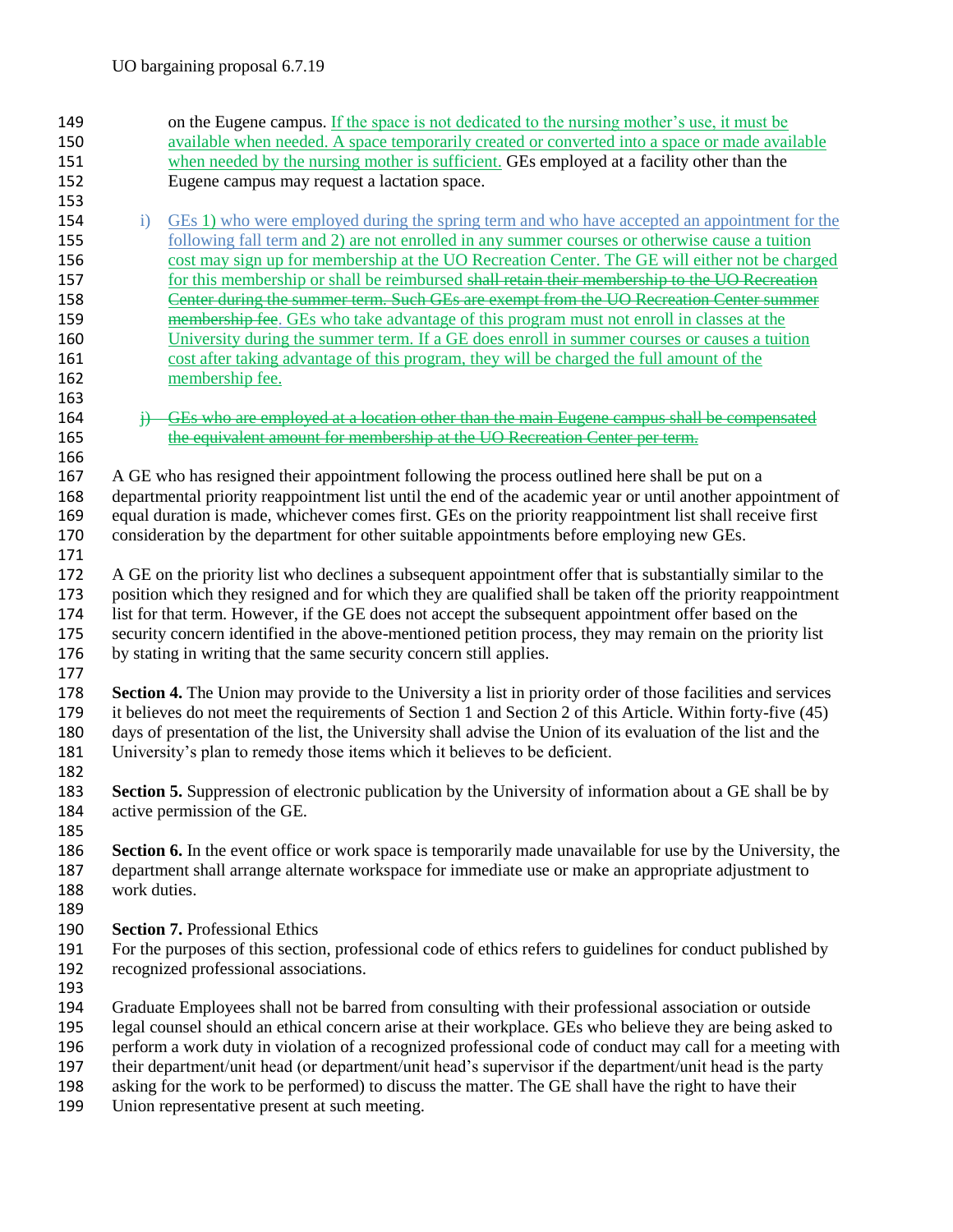**Section 8.** As personnel forms related to GEs are revised, the forms shall be updated to be gender inclusive. Forms used most commonly will be updated immediately; these forms include: appointment letters, job descriptions, department handbooks, Graduate Assistance Fund forms, Jesse M Bell Grant form, GDRSs, and all forms listed here https://gradschool.uoregon.edu/staff/gtf-forms. This provision will not apply where mandatory State or Federal forms are not available with gender-inclusive terminology. **Section 9.** The University shall provide an employment disability accommodations process for all GEs in

208 accordance with the Americans with Disabilities Act. 

- a. GEs shall give notice of their need for accommodation to the University in writing to the following email address: workplaceADA@uoregon.edu. Upon receiving this notice, the University shall acknowledge receipt and initiate the interactive process in a timely 213 manner. respond within two (2) working days to confirm its receipt. A list of the types of 214 workplace adjustments that might constitute reasonable accommodations that may be reasonable shall be included on the University's HR website and a link to that list will be provided to employees when first seeking accommodations.
- 218 b. Denials or delays of employment disability accommodations, including when such 219 denials or delays are based on the anticipated costs of the requested accommodations, shall be resolved through the GTFF grievance procedure at the discretion of the GE to 221 optionally begin at Step 3.
- c. The University shall, when feasible and agreeable to the GE, take steps to reduce duplication in the accommodation processes covering a GE's student and employment accommodation needs. Both employment and student disability accommodation offices shall inform GEs of the availability of both kinds of accommodations and will, upon request of the GE, work collaboratively with the other office to integrate the accommodation implementation process.
- 230 d. In the event that a GE believes the accommodation provided is not effective, they may 231 submit information to the ADA Coordinator from their healthcare provider explaining why the accommodation is not effective and what the provider would recommend and 233 why it would be more effective. GEs may appeal the University's decision regarding what constitutes reasonable accommodations in consultation with the GE's healthcare provider.
- 237 e. The University is responsible for ensuring that there is no break in accommodations for 238 <del>GEs across appointments.</del> In the event a GE anticipates needing an accommodation over multiple terms, they are encouraged to inform the ADA coordinator of that at the outset 240 of their engagement in the accommodation process. Reasonable steps will be taken to memorialize that need to help ensure that there is no break in accommodations across 242 appointments.
- f. The Americans with Disabilities Act (ADA) and the reasonable accommodation process will be covered as part of the GE orientation provided by the Graduate School.
- 247 g. All GEs shall receive information in initial offers of employment to access necessary and reasonable employment accommodations for a variety of disability needs covered by the ADA including but not limited to chronic health conditions, physical disabilities, mental health disabilities, learning disabilities, and/or any other conditions. The University shall